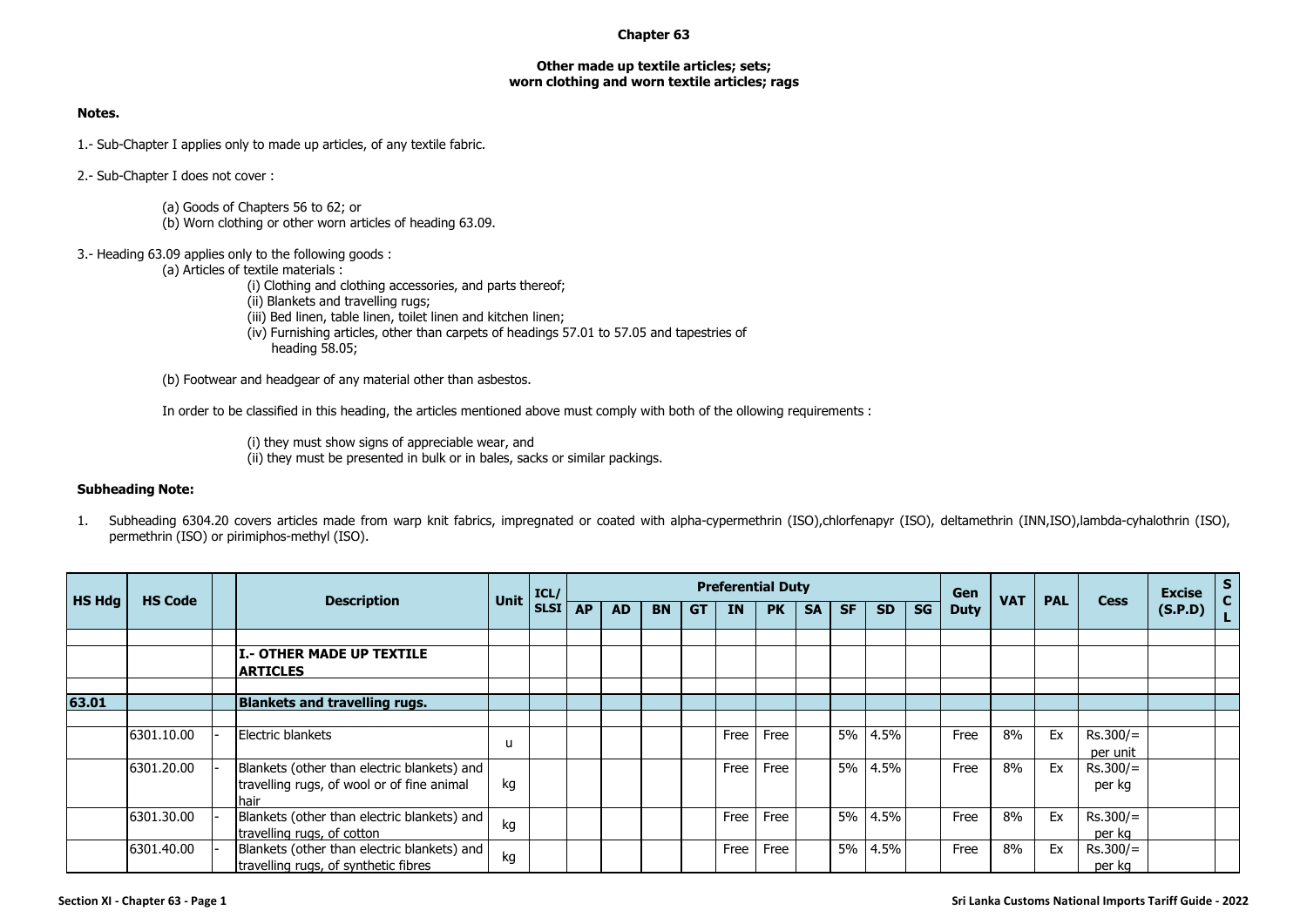|               |                              |                    |                                                            |      | ICL/      |           |           |           |    |           | <b>Preferential Duty</b> |           |           |           |             | Gen        |            |             |                      | <b>Excise</b>                | ${\sf s}$ |
|---------------|------------------------------|--------------------|------------------------------------------------------------|------|-----------|-----------|-----------|-----------|----|-----------|--------------------------|-----------|-----------|-----------|-------------|------------|------------|-------------|----------------------|------------------------------|-----------|
| <b>HS Hdg</b> | <b>HS Code</b><br>6301.90.00 | <b>Description</b> | <b>Unit</b>                                                | SLSI | <b>AP</b> | <b>AD</b> | <b>BN</b> | <b>GT</b> | IN | <b>PK</b> | <b>SA</b>                | <b>SF</b> | <b>SD</b> | <b>SG</b> | <b>Duty</b> | <b>VAT</b> | <b>PAL</b> | <b>Cess</b> | (S.P.D)              | $\mathbf{C}$<br>$\mathbf{L}$ |           |
|               |                              |                    |                                                            |      |           |           |           |           |    |           |                          |           |           |           |             |            |            |             |                      |                              |           |
|               |                              |                    | Other blankets and travelling rugs                         | kg   |           |           |           |           |    | Free      | Free                     |           | 5%        | 4.5%      |             | Free       | 8%         | Ex          | $Rs.300/=$<br>per kg |                              |           |
| 63.02         |                              |                    | Bed linen, table linen, toilet linen and<br>kitchen linen. |      |           |           |           |           |    |           |                          |           |           |           |             |            |            |             |                      |                              |           |
|               |                              |                    |                                                            |      |           |           |           |           |    |           |                          |           |           |           |             |            |            |             |                      |                              |           |
|               | 6302.10.00                   |                    | Bed linen, knitted or crocheted                            | kg   |           |           | Free      | Free      |    | Free      | Free                     |           | 5%        | 4.5%      |             | Free       | 8%         | Ex          | $Rs.300/=$<br>per kg |                              |           |
|               |                              |                    | Other bed linen, printed :                                 |      |           |           |           |           |    |           |                          |           |           |           |             |            |            |             |                      |                              |           |
|               | 6302.21                      |                    | Of cotton:                                                 |      |           |           |           |           |    |           |                          |           |           |           |             |            |            |             |                      |                              |           |
|               |                              |                    | Woven by Handloom:                                         |      |           |           |           |           |    |           |                          |           |           |           |             |            |            |             |                      |                              |           |
|               | 6302.21.11                   |                    | Printed by batik process                                   | kg   |           |           | Free      | Free      |    | Free      | Free                     |           | 5%        | 4.5%      |             | Free       | 8%         | Ex          | $Rs.300/=$<br>per kg |                              |           |
|               | 6302.21.19                   |                    | Other                                                      | kg   | L         |           | Free      | Free      |    | Free      | Free                     |           | 5%        | 4.5%      |             | Free       | 8%         | Ex          | $Rs.300/=$<br>per kg |                              |           |
|               | 6302.21.20                   |                    | Other, printed by batik process                            | kg   |           |           | Free      | Free      |    | Free      | Free                     |           | 5%        | 4.5%      |             | Free       | 8%         | Ex          | $Rs.300/=$<br>per kg |                              |           |
|               | 6302.21.90                   |                    | Other                                                      | kg   |           |           | Free      | Free      |    | Free      | Free                     |           | 5%        | 4.5%      |             | Free       | 8%         | Ex          | $Rs.300/=$<br>per kg |                              |           |
|               | 6302.22                      |                    | Of man-made fibres:                                        |      |           |           |           |           |    |           |                          |           |           |           |             |            |            |             |                      |                              |           |
|               |                              |                    | Woven by Handloom:                                         |      |           |           |           |           |    |           |                          |           |           |           |             |            |            |             |                      |                              |           |
|               | 6302.22.11                   |                    | Printed by batik process                                   | kg   |           |           | Free      | Free      |    | Free      | Free                     |           | 5%        | 4.5%      |             | Free       | 8%         | Ex          | $Rs.300/=$<br>per kg |                              |           |
|               | 6302.22.19                   |                    | Other                                                      | kg   |           |           | Free      | Free      |    | Free      | Free                     |           | 5%        | 4.5%      |             | Free       | 8%         | Ex          | $Rs.300/=$<br>per kg |                              |           |
|               | 6302.22.20                   |                    | Other, printed by batik process                            | kg   |           |           | Free      | Free      |    | Free      | Free                     |           | 5%        | 4.5%      |             | Free       | 8%         | Ex          | $Rs.300/=$<br>per kg |                              |           |
|               | 6302.22.90                   |                    | Other                                                      | kg   |           |           | Free      | Free      |    | Free      | Free                     |           | 5%        | 4.5%      |             | Free       | 8%         | Ex          | $Rs.300/=$<br>per kg |                              |           |
|               | 6302.29                      |                    | Of other textile materials:                                |      |           |           |           |           |    |           |                          |           |           |           |             |            |            |             |                      |                              |           |
|               |                              |                    | Woven by Handloom:                                         |      |           |           |           |           |    |           |                          |           |           |           |             |            |            |             |                      |                              |           |
|               | 6302.29.11                   |                    | Printed by batik process                                   | kg   |           |           | Free      | Free      |    | Free      | Free                     |           | 5%        | 4.5%      |             | Free       | 8%         | Ex          | $Rs.300/=$<br>per kg |                              |           |
|               | 6302.29.19                   |                    | Other                                                      | kg   |           |           | Free      | Free      |    | Free      | Free                     |           | 5%        | 4.5%      |             | Free       | 8%         | Ex          | $Rs.300/=$<br>per kg |                              |           |
|               | 6302.29.20                   |                    | Other, printed by batik process                            | kg   | L         |           | Free      | Free      |    | Free      | Free                     |           | 5%        | 4.5%      |             | Free       | 8%         | Ex          | $Rs.300/=$<br>per kg |                              |           |
|               | 6302.29.90                   |                    | Other                                                      | kg   |           |           | Free      | Free      |    | Free      | Free                     |           | 5%        | 4.5%      |             | Free       | 8%         | Ex          | $Rs.300/=$<br>per kg |                              |           |
|               |                              |                    | Other bed linen :                                          |      |           |           |           |           |    |           |                          |           |           |           |             |            |            |             |                      |                              |           |
|               | 6302.31                      |                    | Of cotton:                                                 |      |           |           |           |           |    |           |                          |           |           |           |             |            |            |             |                      |                              |           |
|               | 6302.31.10                   |                    | woven by Handloom                                          | kg   | L         |           | Free      | Free      |    | Free      | Free                     |           |           | 5% 4.5%   |             | Free       | 8%         | Ex          | $Rs.300/=$<br>per kg |                              |           |
|               | 6302.31.90                   |                    | Other                                                      | kg   |           |           | Free      | Free      |    | Free      | Free                     |           |           | 5% 4.5%   |             | Free       | 8%         | Ex          | $Rs.300/=$<br>per kg |                              |           |
|               | 6302.32                      |                    | Of man-made fibres:                                        |      |           |           |           |           |    |           |                          |           |           |           |             |            |            |             |                      |                              |           |
|               | 6302.32.10                   |                    | Woven by Handloom                                          | kg   |           |           | Free      | Free      |    | Free      | Free                     |           |           | 5% 4.5%   |             | Free       | 8%         | Ex          | $Rs.300/=$<br>per kg |                              |           |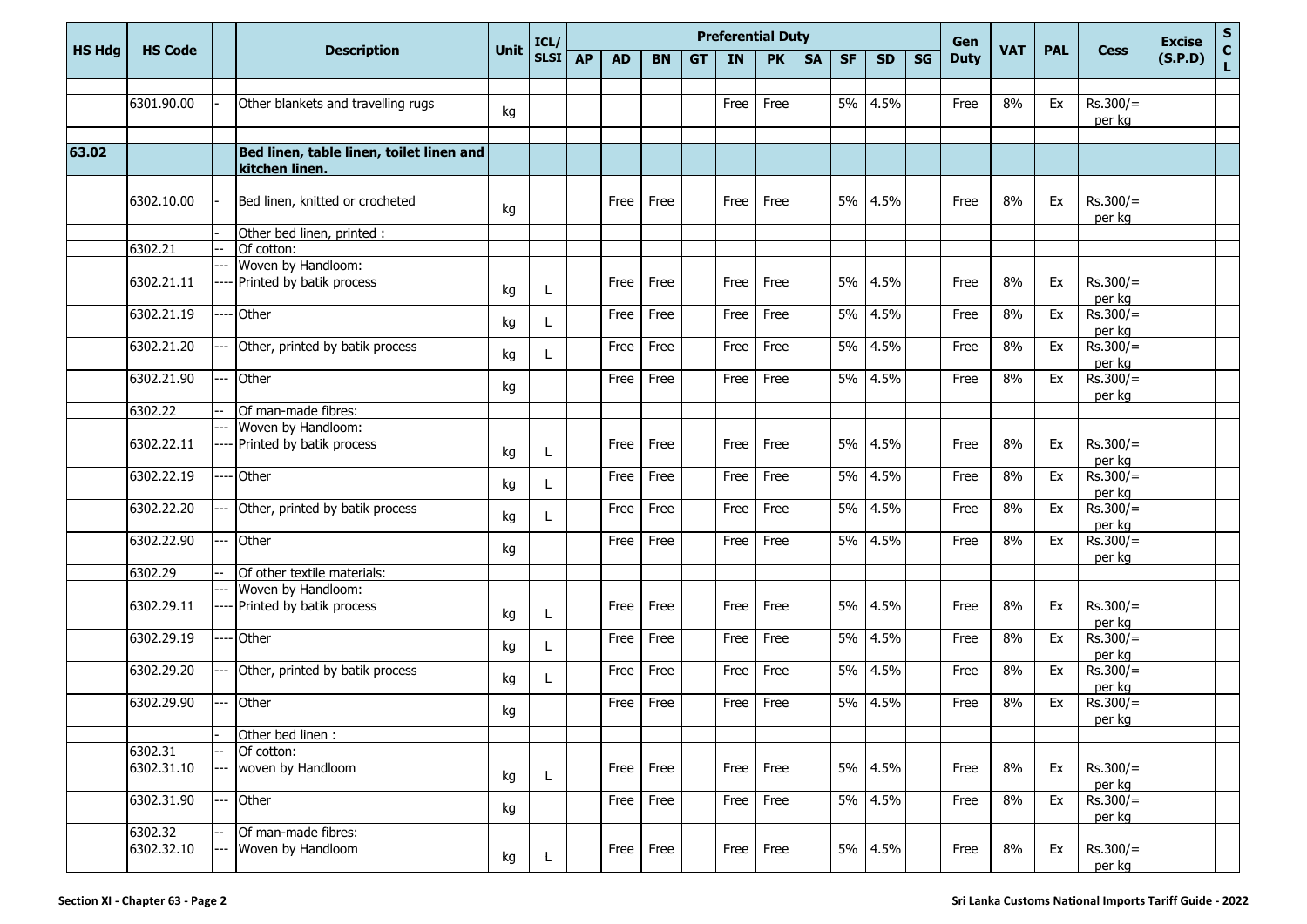|               | <b>Preferential Duty</b><br>ICL/ |  |                                                                                            |             |      |           |           |           |           | Gen  |           |           |           | <b>Excise</b> | ${\sf s}$ |             |            |            |                      |         |                              |
|---------------|----------------------------------|--|--------------------------------------------------------------------------------------------|-------------|------|-----------|-----------|-----------|-----------|------|-----------|-----------|-----------|---------------|-----------|-------------|------------|------------|----------------------|---------|------------------------------|
| <b>HS Hdg</b> | <b>HS Code</b>                   |  | <b>Description</b>                                                                         | <b>Unit</b> | SLSI | <b>AP</b> | <b>AD</b> | <b>BN</b> | <b>GT</b> | IN   | <b>PK</b> | <b>SA</b> | <b>SF</b> | <b>SD</b>     | SG        | <b>Duty</b> | <b>VAT</b> | <b>PAL</b> | <b>Cess</b>          | (S.P.D) | $\mathbf{C}$<br>$\mathbf{L}$ |
|               |                                  |  |                                                                                            |             |      |           |           |           |           |      |           |           |           |               |           |             |            |            |                      |         |                              |
|               | 6302.32.90                       |  | Other                                                                                      | kg          |      |           | Free      | Free      |           | Free | Free      |           |           | 5% 4.5%       |           | Free        | 8%         | Ex         | $Rs.300/=$<br>per kg |         |                              |
|               | 6302.39                          |  | Of other textile materials:                                                                |             |      |           |           |           |           |      |           |           |           |               |           |             |            |            |                      |         |                              |
|               | 6302.39.10                       |  | Woven by Handloom                                                                          | kg          |      |           |           |           |           | Free | Free      |           |           | 5% 4.5%       |           | Free        | 8%         | Ex         | $Rs.300/=$<br>per kg |         |                              |
|               | 6302.39.90                       |  | Other                                                                                      | kg          |      |           |           |           |           | Free | Free      |           |           | 5% 4.5%       |           | Free        | 8%         | Ex         | $Rs.300/=$<br>per kg |         |                              |
|               | 6302.40.00                       |  | Table linen, knitted or crocheted                                                          | kg          |      |           |           |           |           | Free | Free      |           |           | 5% 4.5%       |           | Free        | 8%         | Ex         | $Rs.300/=$<br>per kg |         |                              |
|               |                                  |  | Other table linen :                                                                        |             |      |           |           |           |           |      |           |           |           |               |           |             |            |            |                      |         |                              |
|               | 6302.51                          |  | Of cotton:                                                                                 |             |      |           |           |           |           |      |           |           |           |               |           |             |            |            |                      |         |                              |
|               |                                  |  | Woven by Handloom:                                                                         |             |      |           |           |           |           |      |           |           |           |               |           |             |            |            |                      |         |                              |
|               | 6302.51.11                       |  | Printed by batik process                                                                   | kg          | L    |           |           |           |           | Free | Free      |           |           | 5% 4.5%       |           | Free        | 8%         | Ex         | $Rs.300/=$<br>per kg |         |                              |
|               | 6302.51.19                       |  | Other                                                                                      | kg          | L    |           |           |           |           | Free | Free      |           | 5%        | 4.5%          |           | Free        | 8%         | Ex         | $Rs.300/=$<br>per kg |         |                              |
|               | 6302.51.20                       |  | Other, printed by batik process                                                            | kg          | L    |           |           |           |           | Free | Free      |           |           | 5% 4.5%       |           | Free        | 8%         | Ex         | $Rs.300/=$<br>per kg |         |                              |
|               | 6302.51.90                       |  | Other                                                                                      | kg          |      |           |           |           |           | Free | Free      |           |           | 5% 4.5%       |           | Free        | 8%         | Ex         | $Rs.300/=$<br>per kg |         |                              |
|               | 6302.53                          |  | Of man-made fibres:                                                                        |             |      |           |           |           |           |      |           |           |           |               |           |             |            |            |                      |         |                              |
|               |                                  |  | Woven by Handloom:                                                                         |             |      |           |           |           |           |      |           |           |           |               |           |             |            |            |                      |         |                              |
|               | 6302.53.11                       |  | Printed by batik process                                                                   | kg          |      |           |           |           |           | Free | Free      |           | 5%        | 4.5%          |           | Free        | 8%         | Ex         | $Rs.300/=$<br>per kg |         |                              |
|               | 6302.53.19                       |  | Other                                                                                      | kg          | L    |           |           |           |           | Free | Free      |           | 5%        | 4.5%          |           | Free        | 8%         | Ex         | $Rs.300/=$<br>per kg |         |                              |
|               | 6302.53.20                       |  | Other, printed by batik process                                                            | kg          |      |           |           |           |           | Free | Free      |           |           | 5% 4.5%       |           | Free        | 8%         | Ex         | $Rs.300/=$<br>per kg |         |                              |
|               | 6302.53.90                       |  | Other                                                                                      | kg          |      |           |           |           |           | Free | Free      |           |           | 5% 4.5%       |           | Free        | 8%         | Ex         | $Rs.300/=$<br>per kg |         |                              |
|               | 6302.59                          |  | Of other textile materials:                                                                |             |      |           |           |           |           |      |           |           |           |               |           |             |            |            |                      |         |                              |
|               |                                  |  | Woven by Handloom:                                                                         |             |      |           |           |           |           |      |           |           |           |               |           |             |            |            |                      |         |                              |
|               | 6302.59.11                       |  | Printed by batik process                                                                   | kg          | L    |           |           |           |           | Free | Free      |           |           | 5% 4.5%       |           | Free        | 8%         | Ex         | $Rs.300/=$<br>per kg |         |                              |
|               | 6302.59.19                       |  | Other                                                                                      | kg          |      |           |           |           |           | Free | Free      |           |           | 5% 4.5%       |           | Free        | 8%         | Ex         | $Rs.300/=$<br>per kg |         |                              |
|               | 6302.59.20                       |  | Other, printed by batik process                                                            | kg          | L    |           |           |           |           | Free | Free      |           |           | 5% 4.5%       |           | Free        | 8%         | Ex         | $Rs.300/=$<br>per kg |         |                              |
|               | 6302.59.90                       |  | Other                                                                                      | kg          |      |           |           |           |           |      | Free Free |           |           | 5% 4.5%       |           | Free        | 8%         | Ex         | $Rs.300/=$<br>per kg |         |                              |
|               | 6302.60                          |  | Toilet linen and kitchen linen, of terry<br>towelling or similar terry fabrics, of cotton: |             |      |           |           |           |           |      |           |           |           |               |           |             |            |            |                      |         |                              |
|               | 6302.60.10                       |  | Handloom                                                                                   | kg          |      | Free      |           |           |           |      | Free Free |           |           | 5% 4.5%       |           | Free        | 8%         | Ex         | $Rs.300/=$<br>per kg |         |                              |
|               | 6302.60.90                       |  | Other                                                                                      | kg          |      | Free      |           |           |           |      | Free Free |           |           | 5% 4.5%       |           | Free        | 8%         | Ex         | $Rs.300/=$<br>per kg |         |                              |
|               |                                  |  | Other:                                                                                     |             |      |           |           |           |           |      |           |           |           |               |           |             |            |            |                      |         |                              |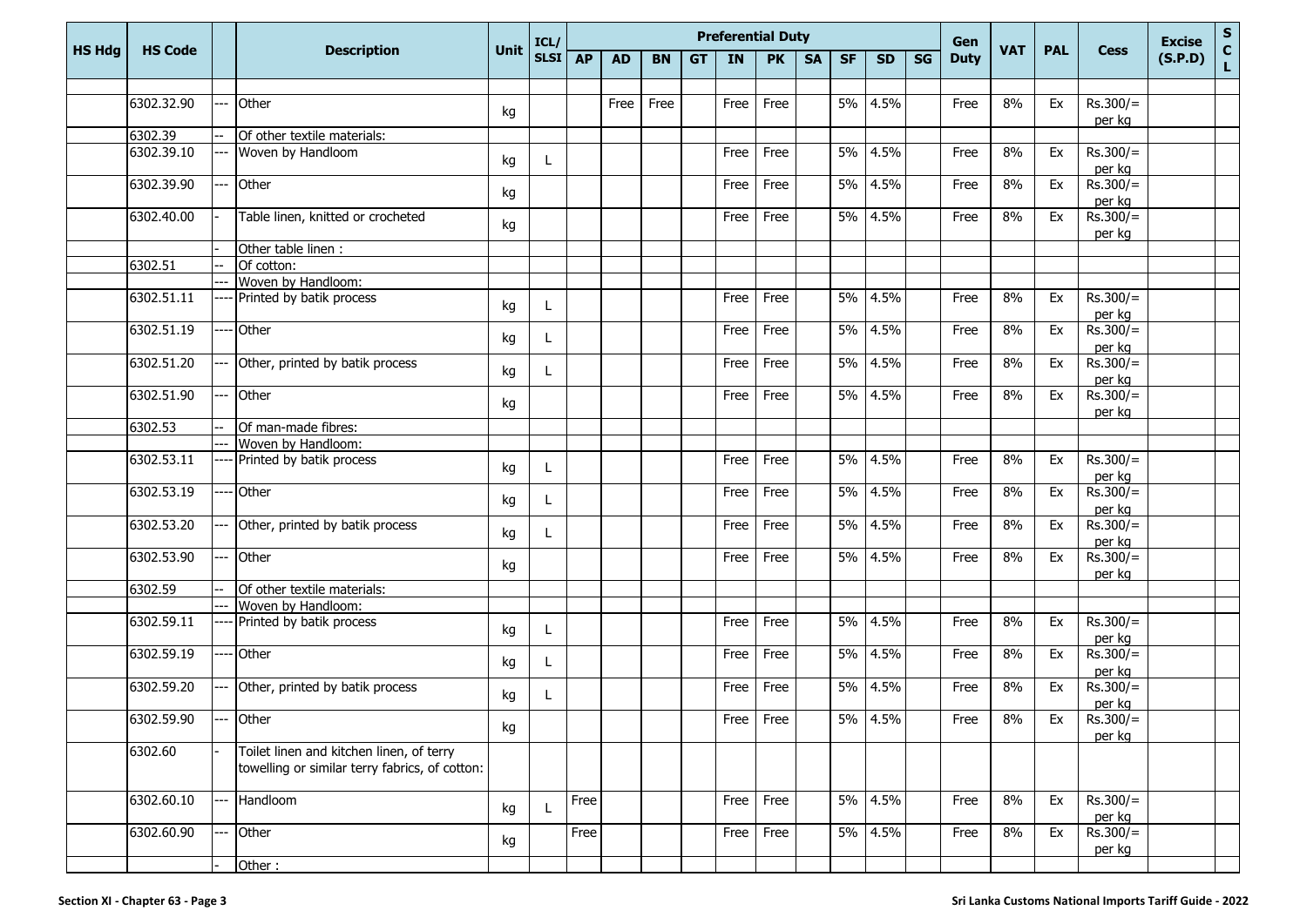|               |                |                                                                                        |      | ICL/              |           |           |           |           |           | <b>Preferential Duty</b> |           |           |           |           | Gen         |            |            |                      | <b>Excise</b> |             |
|---------------|----------------|----------------------------------------------------------------------------------------|------|-------------------|-----------|-----------|-----------|-----------|-----------|--------------------------|-----------|-----------|-----------|-----------|-------------|------------|------------|----------------------|---------------|-------------|
| <b>HS Hdg</b> | <b>HS Code</b> | <b>Description</b>                                                                     | Unit | SLSI <sup> </sup> | <b>AP</b> | <b>AD</b> | <b>BN</b> | <b>GT</b> | <b>IN</b> | <b>PK</b>                | <b>SA</b> | <b>SF</b> | <b>SD</b> | <b>SG</b> | <b>Duty</b> | <b>VAT</b> | <b>PAL</b> | <b>Cess</b>          | (S.P.D)       | S<br>C<br>L |
|               |                |                                                                                        |      |                   |           |           |           |           |           |                          |           |           |           |           |             |            |            |                      |               |             |
|               | 6302.91        | Of cotton:                                                                             |      |                   |           |           |           |           |           |                          |           |           |           |           |             |            |            |                      |               |             |
|               |                | Woven by Handloom:                                                                     |      |                   |           |           |           |           |           |                          |           |           |           |           |             |            |            |                      |               |             |
|               | 6302.91.11     | Printed by batik process                                                               | kg   | L                 |           |           |           |           | Free      | Free                     |           | 5%        | 4.5%      |           | Free        | 8%         | Ex         | $Rs.300/=$           |               |             |
|               |                |                                                                                        |      |                   |           |           |           |           |           |                          |           |           |           |           |             |            |            | per kg               |               |             |
|               | 6302.91.19     | Other                                                                                  | kg   | L                 |           |           |           |           | Free      | Free                     |           | 5%        | 4.5%      |           | Free        | 8%         | Ex         | $Rs.300/=$<br>per kg |               |             |
|               | 6302.91.20     | Other, printed by batik process                                                        | kg   | $\mathbf{L}$      |           |           |           |           | Free      | Free                     |           | 5%        | 4.5%      |           | Free        | 8%         | Ex         | $Rs.300/=$<br>per kg |               |             |
|               | 6302.91.90     | Other                                                                                  | kg   |                   |           |           |           |           | Free      | Free                     |           | 5%        | 4.5%      |           | Free        | 8%         | Ex         | $Rs.300/=$<br>per kg |               |             |
|               | 6302.93        | Of man-made fibres:                                                                    |      |                   |           |           |           |           |           |                          |           |           |           |           |             |            |            |                      |               |             |
|               |                | Woven by Handloom:                                                                     |      |                   |           |           |           |           |           |                          |           |           |           |           |             |            |            |                      |               |             |
|               | 6302.93.11     | Printed by batik process                                                               | kg   | L                 |           |           |           |           | Free      | Free                     |           | 5%        | 4.5%      |           | Free        | 8%         | Ex         | $Rs.300/=$<br>per kg |               |             |
|               | 6302.93.19     | Other                                                                                  | kg   | L                 |           |           |           |           | Free      | Free                     |           | 5%        | 4.5%      |           | Free        | 8%         | Ex         | $Rs.300/=$<br>per kg |               |             |
|               | 6302.93.20     | Other, printed by batik process                                                        | kg   | L                 |           |           |           |           | Free      | Free                     |           | 5%        | 4.5%      |           | Free        | 8%         | Ex         | $Rs.300/=$<br>per kg |               |             |
|               | 6302.93.90     | Other                                                                                  | kg   |                   |           |           |           |           | Free      | Free                     |           | 5%        | 4.5%      |           | Free        | 8%         | Ex         | $Rs.300/=$<br>per kg |               |             |
|               | 6302.99        | Of other textile materials:                                                            |      |                   |           |           |           |           |           |                          |           |           |           |           |             |            |            |                      |               |             |
|               |                | Woven by Handloom:                                                                     |      |                   |           |           |           |           |           |                          |           |           |           |           |             |            |            |                      |               |             |
|               | 6302.99.11     | Printed by batik process                                                               | kg   | L                 |           |           |           |           | Free      | Free                     |           | 5%        | 4.5%      |           | Free        | 8%         | Ex         | $Rs.300/=$<br>per kg |               |             |
|               | 6302.99.19     | Other                                                                                  | kg   | L                 |           |           |           |           | Free      | Free                     |           | 5%        | 4.5%      |           | Free        | 8%         | Ex         | $Rs.300/=$<br>per kg |               |             |
|               | 6302.99.20     | Other, printed by batik process                                                        | kg   | L                 |           |           |           |           | Free      | Free                     |           | 5%        | 4.5%      |           | Free        | 8%         | Ex         | $Rs.300/=$<br>per kg |               |             |
|               | 6302.99.90     | Other                                                                                  | kg   |                   |           |           |           |           | Free      | Free                     |           | 5%        | 4.5%      |           | Free        | 8%         | Ex         | $Rs.300/=$<br>per kg |               |             |
| 63.03         |                | <b>Curtains (including drapes) and</b><br>interior blinds; curtain or bed<br>valances. |      |                   |           |           |           |           |           |                          |           |           |           |           |             |            |            |                      |               |             |
|               |                | Knitted or crocheted :                                                                 |      |                   |           |           |           |           |           |                          |           |           |           |           |             |            |            |                      |               |             |
|               | 6303.12.00     | Of synthetic fibres                                                                    | kg   |                   |           |           |           |           | Free      | Free                     |           | 5%        | 4.5%      |           | Free        | 8%         | Ex         | $Rs.225/=$<br>per kg |               |             |
|               | 6303.19.00     | Of other textile materials                                                             | kg   |                   |           |           |           |           | Free      | Free                     |           | 5%        | 4.5%      |           | Free        | 8%         | Ex         | $Rs.225/=$<br>per kg |               |             |
|               |                | Other:                                                                                 |      |                   |           |           |           |           |           |                          |           |           |           |           |             |            |            |                      |               |             |
|               | 6303.91.00     | Of cotton                                                                              | kg   |                   |           |           |           |           | Free      | Free                     |           | 5%        | 4.5%      |           | Free        | 8%         | Ex         | $Rs.225/=$<br>per kg |               |             |
|               | 6303.92.00     | Of synthetic fibres                                                                    | kg   |                   |           |           |           |           | Free      | Free                     |           | 5%        | 4.5%      | Free      | Free        | 8%         | Ex         |                      |               |             |
|               | 6303.99.00     | Of other textile materials                                                             | kg   |                   |           |           |           |           | Free      | Free                     |           | 5%        | 4.5%      |           | Free        | 8%         | Ex         | $Rs.225/=$<br>per kg |               |             |
|               |                |                                                                                        |      |                   |           |           |           |           |           |                          |           |           |           |           |             |            |            |                      |               |             |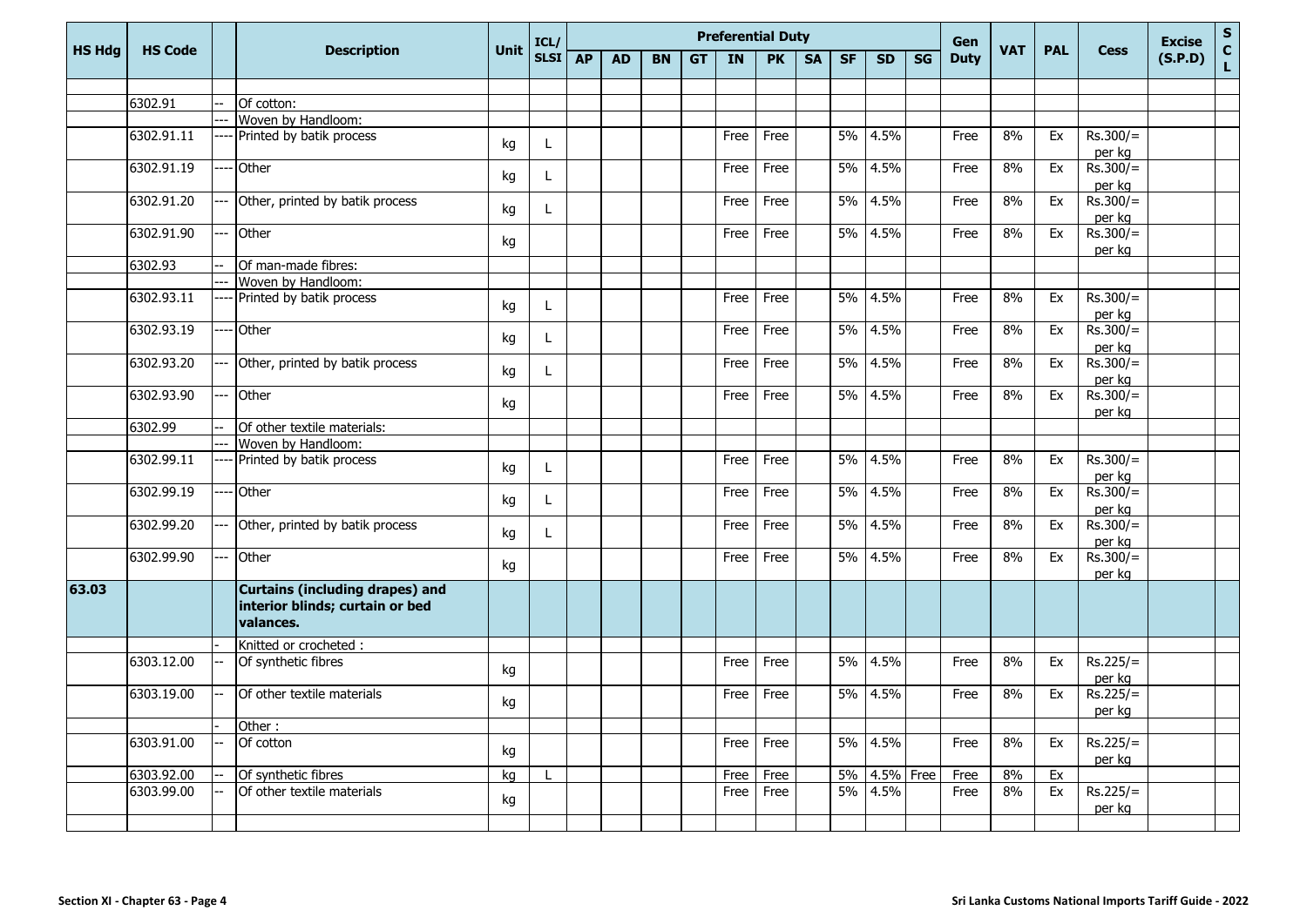|               |                       |     |                                                                    |             | ICL/        |           |           |           |           |           | <b>Preferential Duty</b> |           |           |           |           | Gen         |            |            |                      | <b>Excise</b> | S                  |
|---------------|-----------------------|-----|--------------------------------------------------------------------|-------------|-------------|-----------|-----------|-----------|-----------|-----------|--------------------------|-----------|-----------|-----------|-----------|-------------|------------|------------|----------------------|---------------|--------------------|
| <b>HS Hdg</b> | <b>HS Code</b>        |     | <b>Description</b>                                                 | <b>Unit</b> | <b>SLSI</b> | <b>AP</b> | <b>AD</b> | <b>BN</b> | <b>GT</b> | <b>IN</b> | <b>PK</b>                | <b>SA</b> | <b>SF</b> | <b>SD</b> | <b>SG</b> | <b>Duty</b> | <b>VAT</b> | <b>PAL</b> | <b>Cess</b>          | (S.P.D)       | $\mathbf{C}$<br>L. |
| 63.04         |                       |     | Other furnishing articles, excluding<br>those of heading 94.04.    |             |             |           |           |           |           |           |                          |           |           |           |           |             |            |            |                      |               |                    |
|               |                       |     |                                                                    |             |             |           |           |           |           |           |                          |           |           |           |           |             |            |            |                      |               |                    |
|               |                       |     | Bedspreads:                                                        |             |             |           |           |           |           |           |                          |           |           |           |           |             |            |            |                      |               |                    |
|               | 6304.11.00<br>6304.19 |     | Knitted or crocheted<br>Other:                                     | kg          |             | Free      |           |           |           | Free      | Free                     |           | 5%        | 4.5%      | Free      | Free        | 8%         | Ex         |                      |               |                    |
|               | 6304.19.10            | --- | woven by Handloom                                                  | kg          |             | Free      |           |           |           | Free      | Free                     |           | 5%        | 4.5%      |           | Free        | 8%         | Ex         | $Rs.300/=$           |               |                    |
|               | 6304.19.90            | --- | Other                                                              |             |             | Free      |           |           |           | Free      | Free                     |           | 5%        | 4.5%      |           | Free        | 8%         | Ex         | per kg<br>$Rs.300/=$ |               |                    |
|               |                       |     |                                                                    | kg          |             |           |           |           |           |           |                          |           |           |           |           |             |            |            | per kg               |               |                    |
|               | 6304.20.00            |     | Bed nets specified in Subheading Note 1<br>to this Chapter         | kg          |             | Free      |           |           |           | Free      | Free                     |           | 5%        | 4.5%      |           | Free        | 8%         | Ex         | $Rs.300/=$<br>per kg |               |                    |
|               |                       |     | Other:                                                             |             |             |           |           |           |           |           |                          |           |           |           |           |             |            |            |                      |               |                    |
|               | 6304.91.00            |     | Knitted or crocheted                                               | kg          |             | Free      |           |           |           | Free      | Free                     |           | 5%        | 4.5%      |           | Free        | 8%         | Ex         | $Rs.300/=$<br>per kg |               |                    |
|               | 6304.92               | --  | Not knitted or crocheted, of cotton:                               |             |             |           |           |           |           |           |                          |           |           |           |           |             |            |            |                      |               |                    |
|               | 6304.92.10            | --- | woven by Handloom                                                  | kg          |             | Free      |           |           |           | Free      | Free                     |           | 5%        | 4.5%      |           | Free        | 8%         | Ex         | $Rs.300/=$<br>per kg |               |                    |
|               | 6304.92.90            | --- | Other                                                              | kg          |             | Free      |           |           |           | Free      | Free                     |           | 5%        | 4.5%      |           | Free        | 8%         | Ex         | $Rs.300/=$           |               |                    |
|               | 6304.93               |     | Not knitted or crocheted, of synthetic<br>fibres:                  |             |             |           |           |           |           |           |                          |           |           |           |           |             |            |            | per kg               |               |                    |
|               | 6304.93.10            |     | woven by Handloom                                                  | kg          |             | Free      |           |           |           | Free      | Free                     |           | 5%        | 4.5%      |           | Free        | 8%         | Ex         | $Rs.300/=$<br>per kg |               |                    |
|               | 6304.93.90            |     | Other                                                              | kg          |             | Free      |           |           |           | Free      | Free                     |           | 5%        | 4.5%      |           | Free        | 8%         | Ex         | $Rs.300/=$<br>per kg |               |                    |
|               | 6304.99               |     | Not knitted or crocheted, of other textile<br>materials:           |             |             |           |           |           |           |           |                          |           |           |           |           |             |            |            |                      |               |                    |
|               | 6304.99.10            |     | woven by Handloom                                                  | kg          | L           | Free      |           |           |           | Free      | Free                     |           | 5%        | 4.5%      |           | Free        | 8%         | Ex         | $Rs.300/=$<br>per kg |               |                    |
|               | 6304.99.90            |     | Other                                                              | kg          |             | Free      |           |           |           | Free      | Free                     |           | 5%        | 4.5%      |           | Free        | 8%         | Ex         | $Rs.300/=$<br>per kg |               |                    |
| 63.05         |                       |     | Sacks and bags, of a kind used for<br>the packing of goods $(+)$ . |             |             |           |           |           |           |           |                          |           |           |           |           |             |            |            |                      |               |                    |
|               | 6305.10               |     | Of jute or of other textile bast fibres of<br>heading 53.03 :      |             |             |           |           |           |           |           |                          |           |           |           |           |             |            |            |                      |               |                    |
|               | 6305.10.10            |     | Jute bags not knitted or crocheted                                 | kg          |             | Free      |           |           |           | Free      | Free                     |           | 5%        | 4.5%      |           | Free        | 8%         | 10%        | 40%                  |               |                    |
|               | 6305.10.90            |     | Other                                                              | kg          |             |           |           |           |           | Free      | Free                     |           |           | 5% 4.5%   |           | Free        | 8%         | 10%        | 40%                  |               |                    |
|               | 6305.20.00            |     | Of cotton                                                          | kg          |             |           |           |           |           | Free      | Free                     |           | 5%        | 4.5% Free |           | Free        | 8%         | 10%        |                      |               |                    |
|               |                       |     | Of man-made textile materials :                                    |             |             |           |           |           |           |           |                          |           |           |           |           |             |            |            |                      |               |                    |
|               | 6305.32.00            |     | Flexible intermediate bulk containers                              | kg          |             |           |           |           |           | Free      | Free                     |           | 5%        | 4.5% Free |           | Free        | $8\%$      | 10%        | $Rs. 75/=$<br>per kg |               |                    |
|               | 6305.33.00            |     | Other, of polyethylene or polypropylene<br>strip or the like       | kg          |             |           |           |           |           | Free      | Free                     |           |           | 5% 4.5%   |           | Free        | 8%         | 10%        | $Rs. 75/=$<br>per kg |               |                    |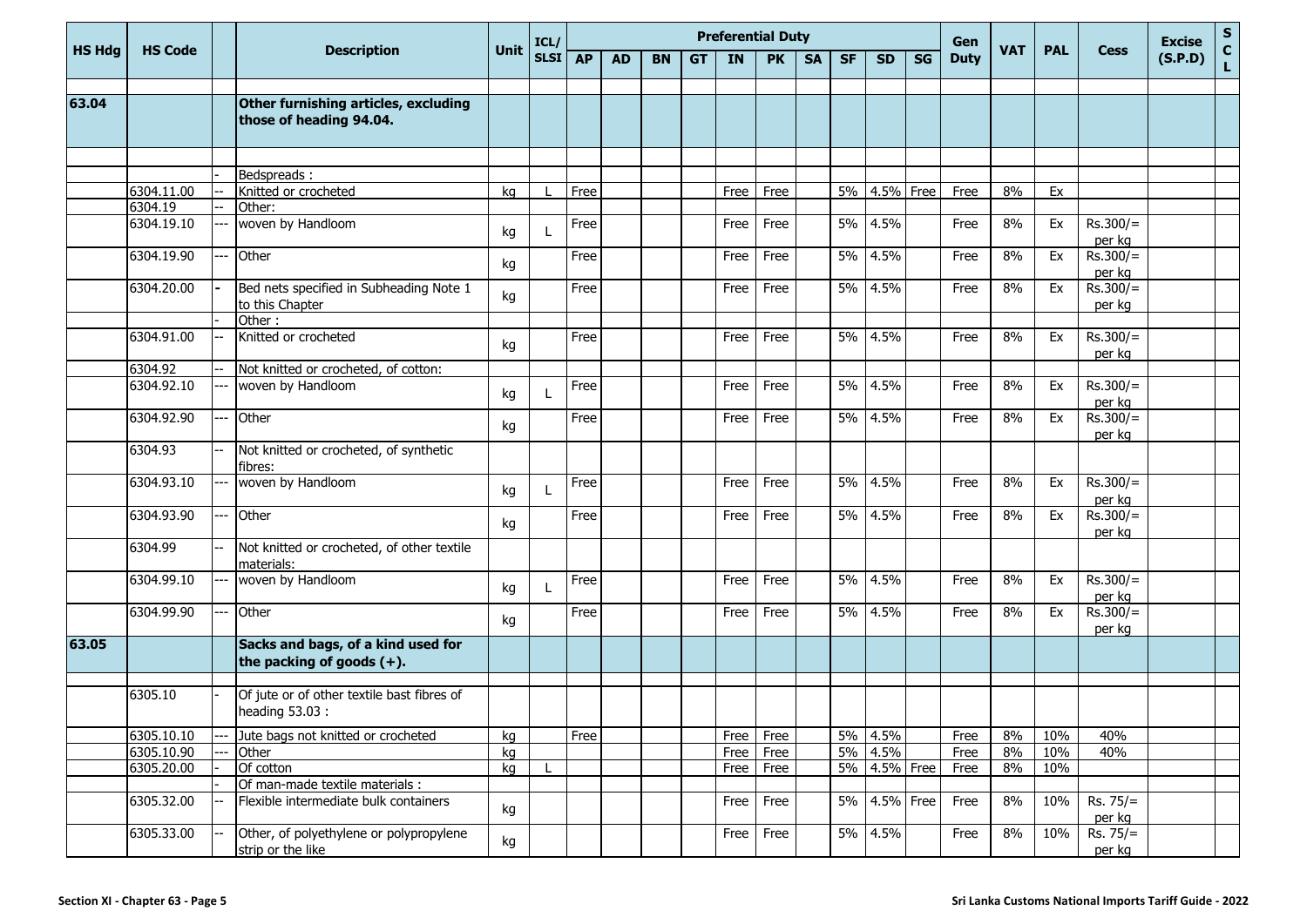|               |                |                                                                                                                                                                                                                                            |      | ICL/        |           |           |           |           |           | <b>Preferential Duty</b> |           |           |           |           | Gen         |            |            |                      | <b>Excise</b> | $\mathbf S$                 |
|---------------|----------------|--------------------------------------------------------------------------------------------------------------------------------------------------------------------------------------------------------------------------------------------|------|-------------|-----------|-----------|-----------|-----------|-----------|--------------------------|-----------|-----------|-----------|-----------|-------------|------------|------------|----------------------|---------------|-----------------------------|
| <b>HS Hdg</b> | <b>HS Code</b> | <b>Description</b>                                                                                                                                                                                                                         | Unit | <b>SLSI</b> | <b>AP</b> | <b>AD</b> | <b>BN</b> | <b>GT</b> | <b>IN</b> | <b>PK</b>                | <b>SA</b> | <b>SF</b> | <b>SD</b> | <b>SG</b> | <b>Duty</b> | <b>VAT</b> | <b>PAL</b> | <b>Cess</b>          | (S.P.D)       | $\mathbf{C}$<br>$\mathbf L$ |
|               | 6305.39.00     | Other                                                                                                                                                                                                                                      |      |             |           |           |           |           | Free      | Free                     |           | <b>5%</b> | 4.5%      |           | Free        | 8%         | 10%        | $Rs. 75/=$           |               |                             |
|               |                |                                                                                                                                                                                                                                            | kg   |             |           |           |           |           |           |                          |           |           |           |           |             |            |            | per kg               |               |                             |
|               | 6305.90.00     | Of other textile materials                                                                                                                                                                                                                 | kg   |             |           |           |           |           | Free      | Free                     |           | $5\%$     | 4.5%      |           | Free        | 8%         | 10%        | $Rs. 75/=$<br>per kg |               |                             |
| 63.06         |                | Tarpaulins, awnings and sunblinds;<br>tents; sails for boats, sailboards or<br>landcraft; camping goods.                                                                                                                                   |      |             |           |           |           |           |           |                          |           |           |           |           |             |            |            |                      |               |                             |
|               |                | Tarpaulins, awnings and sunblinds:                                                                                                                                                                                                         |      |             |           |           |           |           |           |                          |           |           |           |           |             |            |            |                      |               |                             |
|               | 6306.12.00     | Of synthetic fibres                                                                                                                                                                                                                        | kg   |             |           |           |           |           | Free      | Free                     |           | $5\%$     | 4.5%      |           | Free        | 8%         | 10%        | 25%                  |               |                             |
|               | 6306.19.00     | Of other textile materials                                                                                                                                                                                                                 | kg   |             |           |           |           |           | Free      | Free                     |           | $5\%$     | 4.5%      |           | Free        | 8%         | 10%        | 25%                  |               |                             |
|               |                | Tents:                                                                                                                                                                                                                                     |      |             |           |           |           |           |           |                          |           |           |           |           |             |            |            |                      |               |                             |
|               | 6306.22.00     | Of synthetic fibres                                                                                                                                                                                                                        | ka   |             |           |           |           |           | Free      | Free                     |           | 5%        | 4.5%      |           | Free        | 8%         | 10%        | 45%                  |               |                             |
|               | 6306.29.00     | Of other textile materials                                                                                                                                                                                                                 | kg   |             |           |           |           |           | Free      | Free                     |           | 5%        | 4.5%      |           | Free        | 8%         | 10%        | 45%                  |               |                             |
|               | 6306.30.00     | Sails                                                                                                                                                                                                                                      | kg   |             |           |           |           |           | Free      | Free                     |           | 5%        | 4.5%      |           | Free        | 8%         | 10%        | 45%                  |               |                             |
|               | 6306.40.00     | Pneumatic mattresses                                                                                                                                                                                                                       | kg   |             |           |           |           |           | Free      | Free                     |           | 5%        | 4.5%      |           | Free        | 8%         | 10%        | 45%                  |               |                             |
|               | 6306.90.00     | Other:                                                                                                                                                                                                                                     | kg   |             |           |           |           |           | Free      | Free                     |           | 5%        | 4.5%      |           | Free        | 8%         | 10%        | 45%                  |               |                             |
| 63.07         |                | Other made up articles, including<br>dress patterns.                                                                                                                                                                                       |      |             |           |           |           |           |           |                          |           |           |           |           |             |            |            |                      |               |                             |
|               | 6307.10.00     | Floor-cloths, dish-cloths, dusters and<br>similar cleaning cloths                                                                                                                                                                          | kg   |             |           |           |           |           | Free      | Free                     |           | 5%        | 4.5%      |           | Free        | 8%         | 10%        | 45%                  |               |                             |
|               | 6307.20.00     | Life-jackets and life-belts                                                                                                                                                                                                                | kg   |             |           |           |           |           | Free      | Free                     |           |           | 5% 4.5%   |           | Free        | 8%         | 10%        | 45%                  |               |                             |
|               | 6307.90        | Other                                                                                                                                                                                                                                      | ka   |             |           |           |           |           |           |                          |           |           |           |           |             |            |            |                      |               |                             |
|               | 6307.90.10     | Face masks                                                                                                                                                                                                                                 | kg   |             | Free      |           |           |           | Free      | Free                     |           | $5\%$     | 4.5%      |           | Free        | 8%         | 10%        | 45%                  |               | $\ast$                      |
|               | 6307.90.90     | Other                                                                                                                                                                                                                                      | kg   |             | Free      |           |           |           | Free      | Free                     |           | 5%        | 4.5%      |           | Free        | 8%         | 10%        | 45%                  |               |                             |
|               |                |                                                                                                                                                                                                                                            |      |             |           |           |           |           |           |                          |           |           |           |           |             |            |            |                      |               |                             |
|               |                | II.- SETS                                                                                                                                                                                                                                  |      |             |           |           |           |           |           |                          |           |           |           |           |             |            |            |                      |               |                             |
|               |                |                                                                                                                                                                                                                                            |      |             |           |           |           |           |           |                          |           |           |           |           |             |            |            |                      |               |                             |
| 63.08         | 6308.00.00     | Sets consisting of woven fabric and<br>yarn, whether or not with<br>accessories, for making up into rugs,<br>tapestries, embroidered table cloths<br>or serviettes, or similar textile<br>articles, put up in packings for retail<br>sale. | kg   |             |           |           |           |           | Free      | Free                     |           |           | 5% 4.5%   |           | Free        | 8%         | 10%        | $Rs.75/=$<br>per kg  |               |                             |
|               |                |                                                                                                                                                                                                                                            |      |             |           |           |           |           |           |                          |           |           |           |           |             |            |            |                      |               |                             |